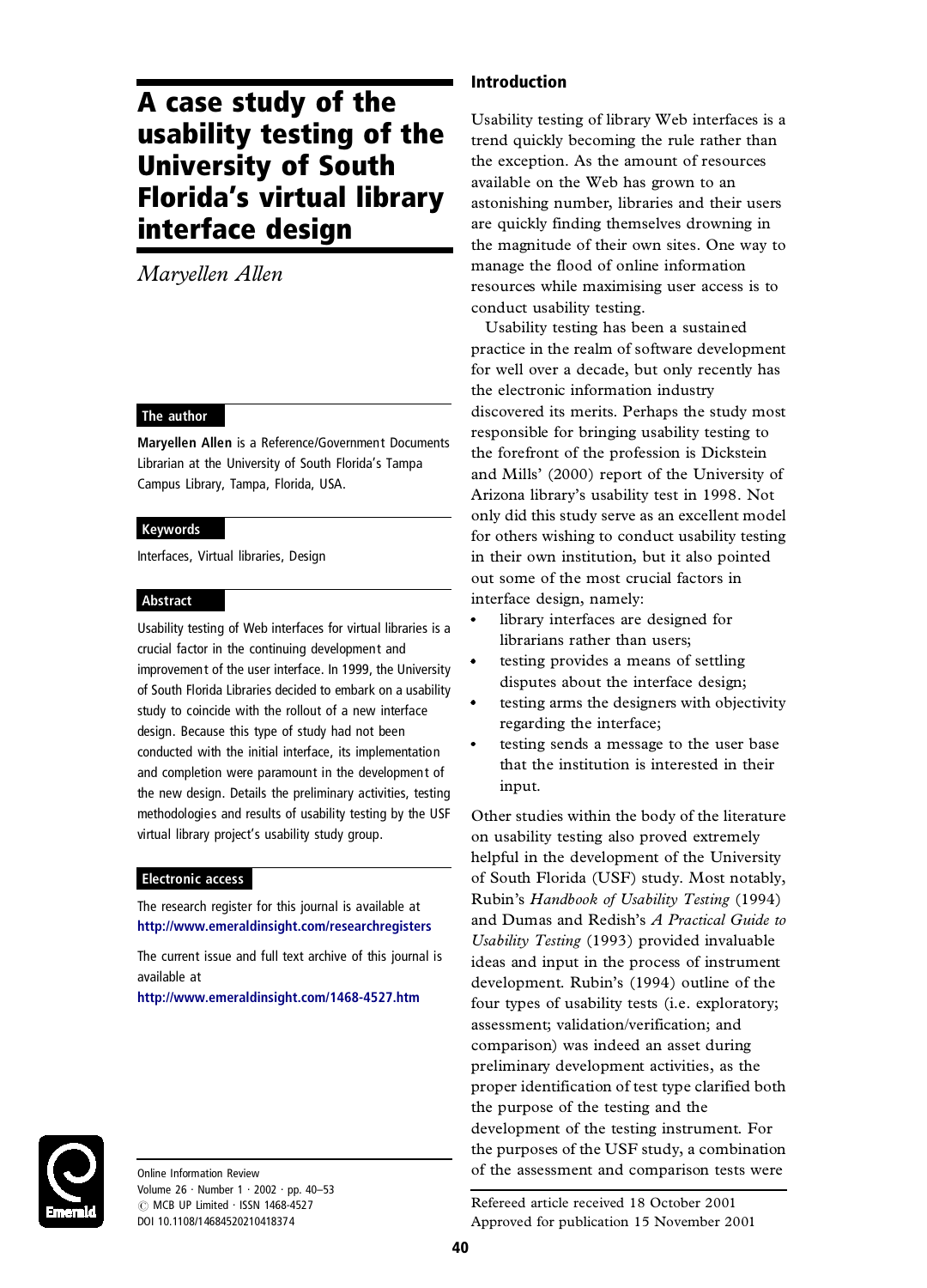deemed most relevant. The assessment stressed quantitative measures, while the comparison test embodied the objective of improving on the present interface by testing a series of prototypes in a side-by-side comparison with the old. Dumas and Redish gave important insights into the interpersonal aspects of the testing process, such as the consideration given to human-computer interaction and the impact of certain behaviours on those giving and taking the tests. Peripherally, the body of literature concerned with usability testing in general served to round out the review and provide a balance to the overall process. Head (1999) and Fichter (2000) each furnished a good synopsis of usability testing and delineated the possible hazards test givers and test takers are likely to encounter. Fraser *et al.* (1998) further supplement the literature by providing an important reminder about accessibility in the interface design with respect to users with disabilities, a feature curiously absent in many studies.

# Background

When the first virtual library interface was conceived in 1995, there was very little in the way of formal usability testing conducted. The original interface was the product of a development-team approach charged with creating a single access point for patrons wishing to use the library's ever-increasing store of electronic resources (see Figure 1). Heuristic evaluation, i.e. a comprehensive walk-through of all of the links on the new site, was the primary means of development and evaluation of the interface during its

development. On implementation of the primary interface, the designers had only to contend with providing access to 20 databases. As the number of resources available via the Internet increased, the interface became increasingly cumbersome to maintain. Additionally, comments from the user base indicated that the interface was unintuitive and somewhat difficult to navigate, especially the button to access the library's online catalogue. Originally, this button was labelled simply by its proprietary name, WebLUIS. It became apparent rather quickly that almost no one knew what that term meant.

Because of the problems with upkeep in tandem with user feedback indicating the navigational difficulties with the interface, the virtual library interface design project group (IDPG) decided to embark on a project to design a new interface. The design would be driven by results obtained from usability testing. Early in 1999, a subgroup (appropriately named the usability study group or USG) was formed to undertake the task of designing, testing, and implementing a usability study for a new prototype interface in development at that time.

# Research problem

The USF, located on the central West coast of Florida (see Figure 2) is a large, multi campus system serving a student population of over 37,000, with a faculty and staff count of over 5,000 members [\(http://usfweb.usf.](http://usfweb.usf.edu/ataglance.html) [edu/ataglance.html\)](http://usfweb.usf.edu/ataglance.html). The university also serves a sizeable population of distancelearning students and maintains three satellite centres in addition to four regional campuses.



#### Figure 1 First virtual library interface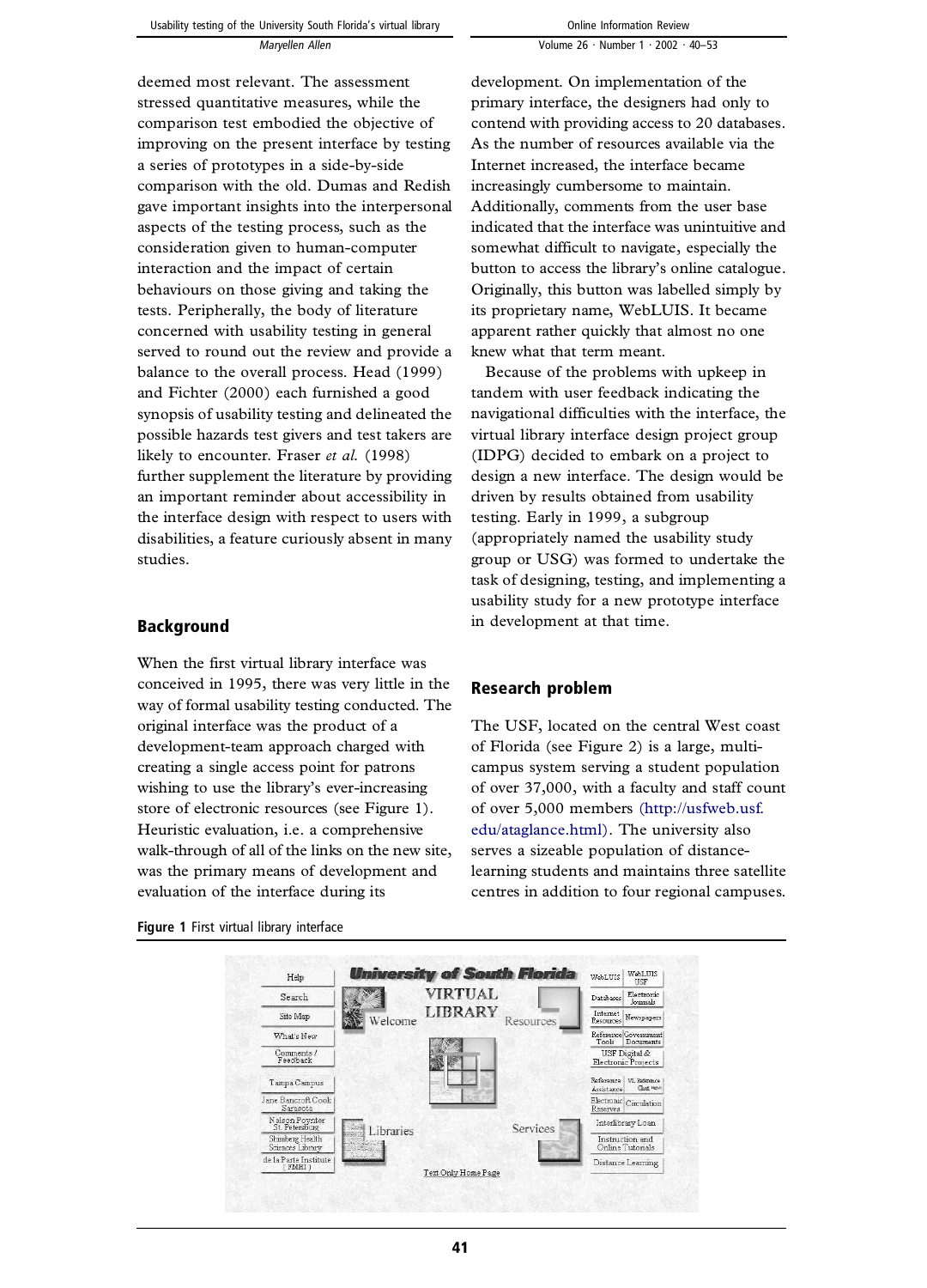#### Figure 2 USF coverage area



Traditionally, the student population of the university has been, and continues to be, comprised of commuter students, many of whom are of non-traditional age returning to complete their degrees. These factors alone, i.e. the sheer quantity and quality of students and faculty combined with the wide geographic distribution of resources, provided an environment in which a virtual library, accessible to all students and faculty regardless of location, was a necessity.

The original virtual library interface design, unveiled in November 1996, was the culmination of a great deal of planning and development. At the same time, however, this crowning achievement contained some very serious flaws. First, the primary interface was essentially a large image map – entirely graphical in nature with a series of clickable buttons designed to provide access to the virtual library's resources. The use of the image map for a user interface proved quite inflexible, difficult to alter and unintuitive for the users. This design, extremely static in nature, required a labourintensive process utilising graphics software to either add button images to the design, and/or shrink the image to accommodate the addition of links. Then, the image would have to be re-mapped and re-mounted on the server. When the first interface debuted, these concerns were not as significant because the number of available online resources was limited to the library's online catalogue and approximately 20 article databases. Several years later, after the

number of databases had climbed to well over 300 and new features such as electronic journals, electronic newspapers, electronic book and image collections were added, these same concerns became paramount as the libraries continued to try to fit an increasingly complex and quickly growing adolescent portal into an infant framework. Staff/patron interaction strongly suggested that the original complaint that interface was not intuitive was being exacerbated by this rapid growth. Additionally, parts of the graphical interface were linked to pages providing additional resources (see Figure 3), yet those areas were not obvious and went largely unused, save by the librarians who were familiar with the intricacies of the design. Recognising the shortcomings and increasingly cumbersome nature of the original interface design, the virtual library project manager prompted the IDPG to begin work on a new design and started the momentum for formal usability testing.

## Methodology

#### **Preliminary development**

Prior to usability testing, the IDPG worked extensively to develop several new interface designs. The original concept and guidelines for development of the interface were still relevant and the group was instructed to adhere to them. These guidelines placed restrictions on the use of the following Web design elements:

- use of Java or JavaScript;
- drop-down boxes;
- frames; and
- animated or blinking graphics.

#### Figure 3 Additional resource links



42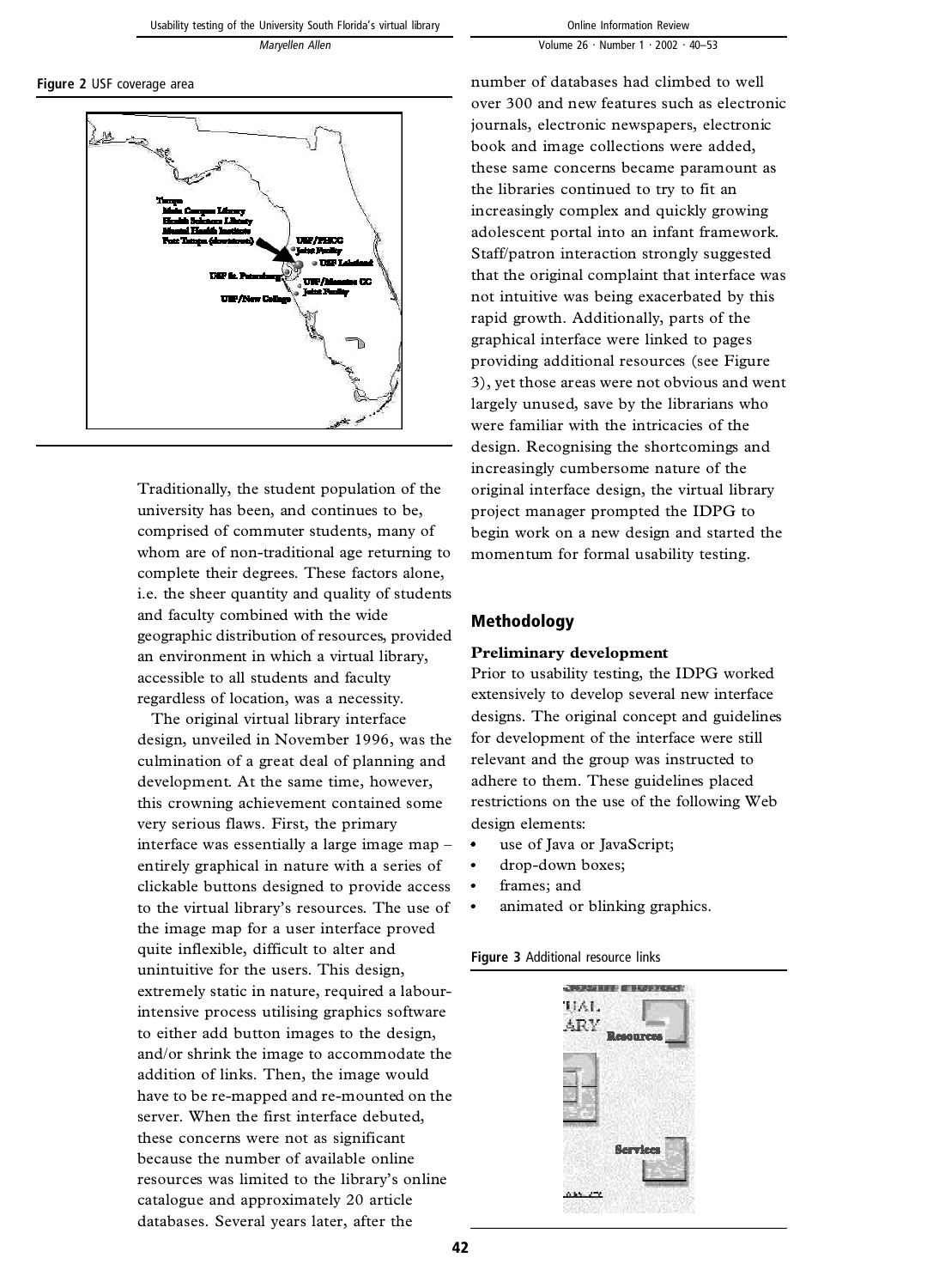Furthermore, the additional guidelines were to be observed:

- the design will feature text over graphics wherever possible;
- a link to each individual USF library will be included;
- the university logo will appear on the upper left side of the page and will link to the main university homepage;
- a text-only link will be provided;
- the contents of the front page will be contained within a standard  $800 \times 600$ pixel browser window and will not require the user to scroll up or down, left or right.

Finally, as the result of server log analysis, virtual library project designers suggested that the new interface provide the following links to these additional pages from the virtual library homepage:

- the online catalogue;
- the Florida State University System union catalogue;
- article databases, electronic journals, electronic newspapers and electronic book collections;
- help screens;
- my virtual library customisable interface service;
- services such as online renewal, interlibrary loan and electronic reserves;
- the Government Documents departmental page;
- all resources by subject;
- development information on the history of the virtual library project;
- university-wide pages of interest.

The number of restrictions and required links, as well as the limitation on the size of the page, placed significant limitations on the design possibilities. The guidelines forbidding the use of Java, JavaScript and drop-down boxes were necessary to keep the site accessible to disabled users and users of legacy systems; however, in hindsight, the number of required links combined with the requirement that the page not scroll was a recipe for frustration. Indeed, each member of IDPG worked tirelessly to come up with a new design that met the requirements and guidelines while keeping the usability goal in sight. After several designs were reviewed and subsequently discarded, the group concluded that its objectivity with respect to the design had suffered greatly as a result of the close relationship between the group and the

continual development of the interface. In order effectively to design something completely different while fulfilling all the requirements, the design for the new interface was contracted out to a third party for development. After several iterations of designs were reviewed, the group finally settled on one and prepared to test it (see Figure 4).

## **Experimental testing**

Rather than engage in a time-consuming test of the old interface design, the group relied on results from previous focus groups as a starting point prior to development of the testing instrument for the new interface. Before the USG developed and implemented the tests, the group reviewed and consulted a wide variety of books and articles concerning usability testing and test participant psychology. The group was divided between offering an unmediated test, and more stringent testing that involved sitting alongside the test participants while recording their actions. The main obstacle with the latter kind of test was the scarcity of individuals available to serve as test recorders. The library had neither the staff nor the funds to recruit and train new people for this purpose. However, an unmediated testing environment would allow the group to test a large population with the understanding that a fair portion of the results would have to be discarded due to test participant error. A fully mediated test with a test recorder would provide more precise results, but would require staffing resources that were not at the group's disposal. The group knew that it would eventually have to choose between conducting the large-scale, unmediated test utilising a large testing population, or a manually recorded test detailing the actions of an extremely small (and therefore likely skewed) population. The group eventually decided that an experimental test would be conducted first, utilising both the unmediated and mediated environments. The results of that experiment would then determine which testing method would provide productive results while remaining feasible.

The group formulated an experimental testing instrument and made plans to evaluate it. Borrowing structural ideas from a wide array of other testing instruments, the experimental instrument consisted of two parts: The first part contained a series of 15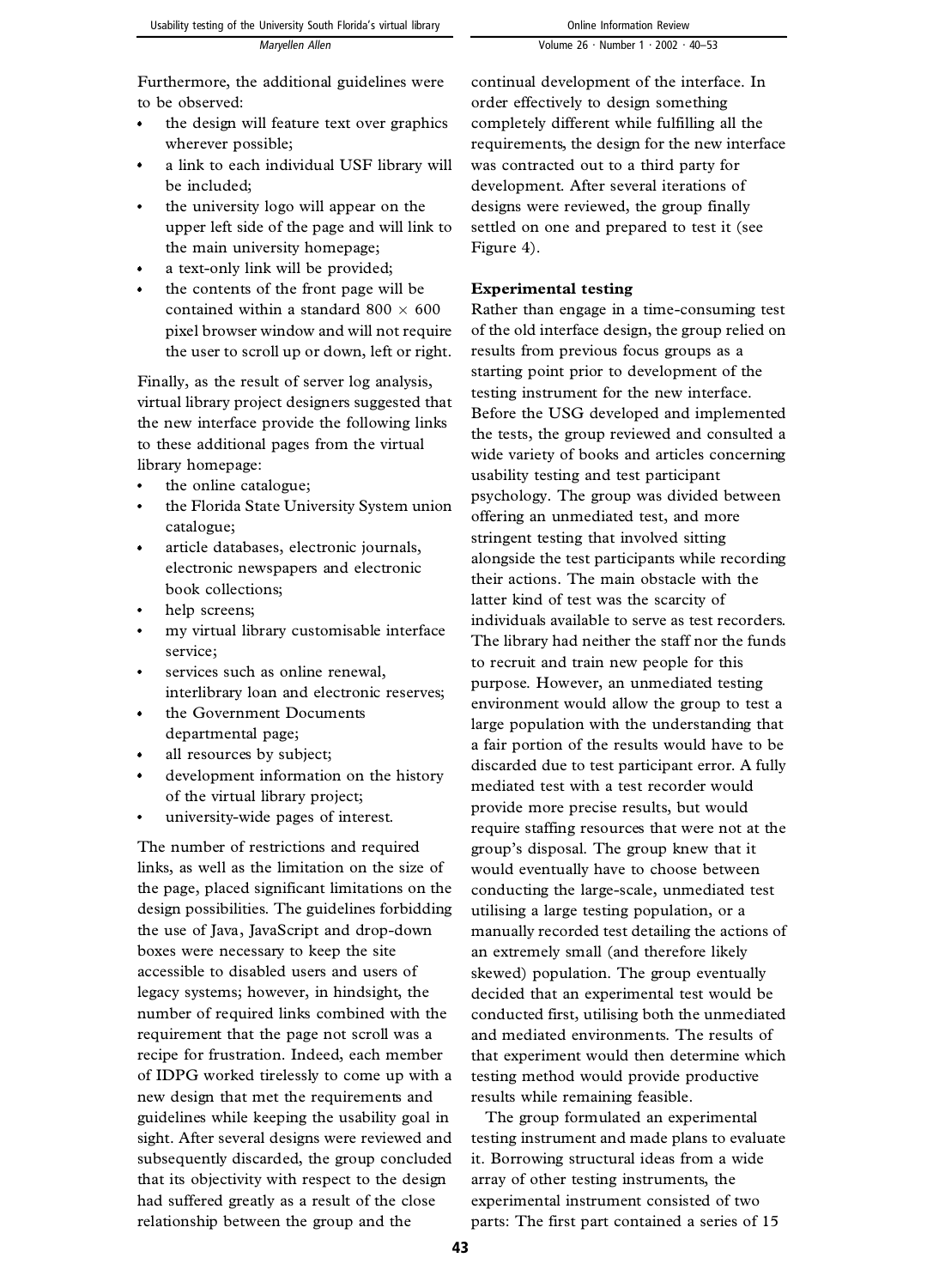Figure 4 New interface design



exercises, each instructing the test participant to locate a different resource on the new virtual library interface design using the links from the test page. The second portion consisted of six questions attempting to determine the tester's opinion of the design.

Testing for the experimental instrument utilised a volunteer population of 26 undergraduate students divided into two unevenly distributed groups. The first group, containing 22 participants, was left unmediated and asked to record manually their own navigational clicks to the requested resources. The second set of four participants were matched with a recorder charged with sitting alongside the test participant to record manually the testers' activities. In both cases, the test participants were instructed to navigate to each requested resource by clicking on the link or links that they believed the most likely path to satisfy the question. The self-recording group was instructed to navigate as far as they could within seven clicks to locate the resource. If they were unable to complete the exercise successfully after seven clicks, they were to go on to the next question. For the mediated group, the same limits applied, but it was the responsibility of the recorder to stop the test participant after seven clicks. Each experimental group provided valuable information about both the testing instrument and the methodology.

The format of the instrument proved mostly acceptable, with the wording on a few of the exercises in need of altering to reduce ambiguity or increase clarity of intent for inclusion in the real testing instrument.

Specifically, the first question, ''Locate the correct link(s) for finding materials in the library'' was changed to ''Locate the correct link(s) for opening the USF libraries' online catalogue''. Additionally, question ten, ''Locate the proper link for placing an interlibrary loan request'' was changed to ''Locate the proper link(s) to request a book or article from another library''. In the first example, the meaning of the question was perceived to be ambiguous, as ''finding materials in the library'' could mean articles as well as books. Other participants interpreted the question literally and sought out the online floor plan of the library. In the second case, the test administrators found that few users were familiar with the term ''interlibrary loan'' request, even though they were familiar with the service itself. Changing the wording of the question helped to clarify the meaning of the question for the users. Finally, on the experimental test, one question was eliminated and replaced with a more relevant one. On the preliminary instrument, the last question was ''Locate the link(s) that will take you to a list of recently purchased databases''. The intent of the question was to test user familiarity with the ''What's new?'' link on the virtual library that detailed which databases or services have been recently purchased or implemented. However, the group determined from examining traffic logs that this link was not only one of the least visited pages, it also was determined not to be a crucial resource for users seeking information. For the actual testing instrument, this question was replaced by the question, ''Locate the link(s) that will provide online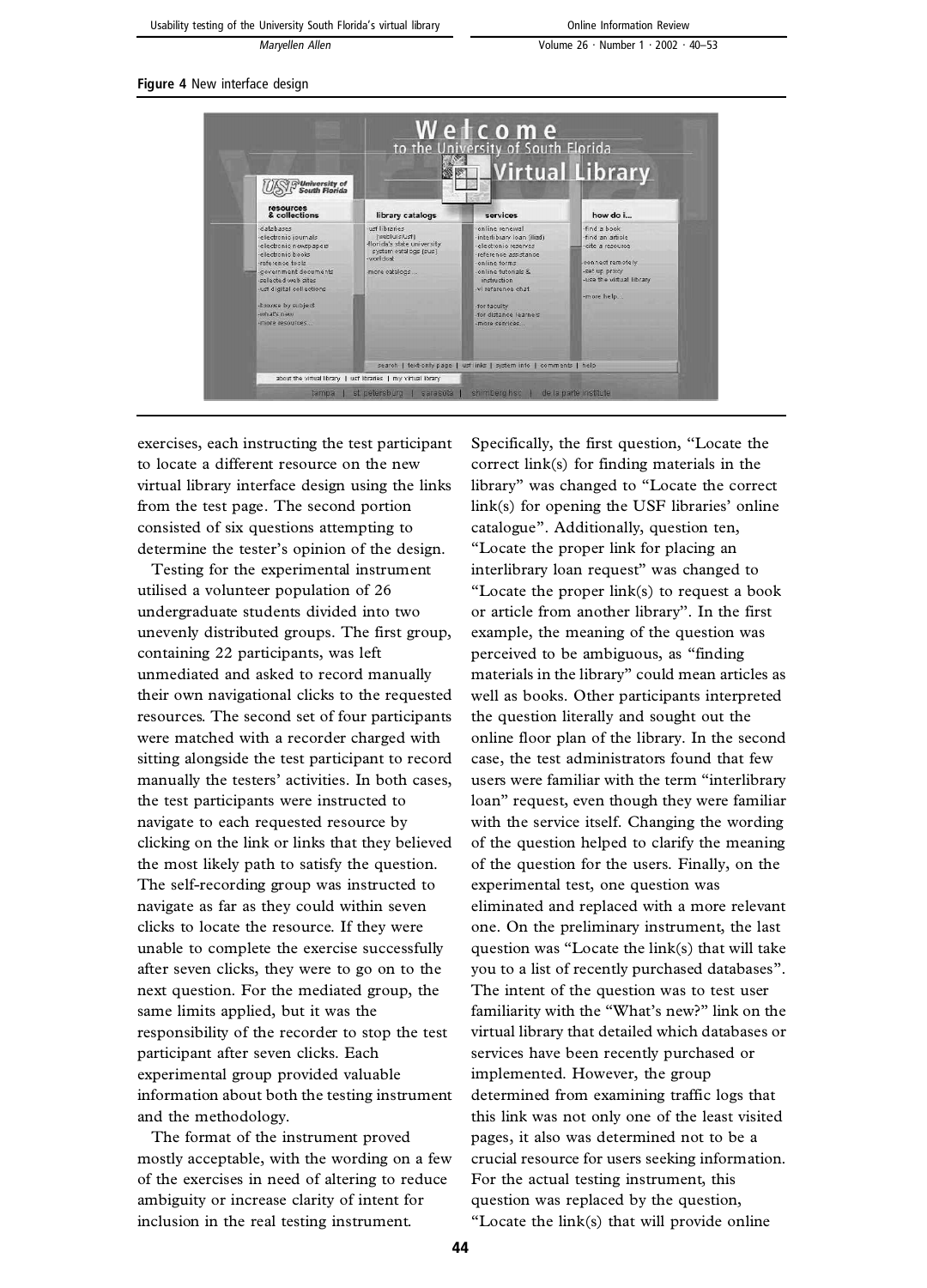instructions for accessing the virtual library resources remotely''. Indeed, given the large number of questions fielded from the library's user base regarding remote access to resources, this question was a much better indicator of effective interface design. During the experimental testing period, little attention was paid to the results of the opinion portion of the test, and in hindsight, this was a crucial error that would come back to haunt later test results.

More substantial information was gleaned from observing the performance of the test participants. The first group, instructed to record manually each link they followed on every exercise, exposed many problems associated with this methodology. The most disappointing of these were the gaps often left in their notations. This became obvious on analysis of the results when two consecutively recorded link paths were a navigational impossibility on the interface as the test administrator attempted to recreate the test participant's activities. Furthermore, some participants skipped over entire questions, or simply wrote "can't find it" on the response sheet, even though the test administrator emphasised the preferred procedure of attempting to locate the resource even if the participant was unclear about where to start.

Difficulty interpreting the writing of the test participants emerged as another significant hurdle. For the most part, handwriting styles were varied, but legible. In a few instances, however, it was extremely difficult to decipher what the test participant had written on the response sheet. Finally, the group of participants that were responsible for recording their own paths required twice the amount of time to complete the test over the mediated group. On average, it took 1.75 hours for this group to complete the test, whereas those in the mediated group required only 45 minutes to an hour. While the mediated testing group did not encounter the same set of impediments as the self-recording group, the unique obstacles inherent in fully mediated testing compelled the test administrator to question if the second group fared any better.

Most of the test participants in the second group were made nervous by the recording process, and either sought approval from the recorder during each exercise or paid an undue amount of attention to what the recorder was writing down. One participant

eagerly watched the face of the test recorder after each mouse click to see if the recorder would provide feedback. Even though the recorder refused to furnish positive or negative enforcement and assured the tester that there were no wrong answers, the behaviour of the test participant was significantly altered by the presence of the recorder and the mere idea of being closely observed. On the whole, these test participants were extremely self-conscious and tended to second-guess their navigational decisions to a great degree. This behaviour was only exacerbated by reminders from the test recorder that the participant should not attempt to backtrack the chosen path, but should continue until each exercise was completed, or the participant reached the seven click maximum put in place by the test administrator.

Another unforeseen problem was that of attempting to record manually each navigational click of the test participant while keeping up with their activities. In order to refrain from altering the behaviour of the participant as much as possible, the recorder did not set a tempo for participant navigation or instruct the test participant to wait for the recorder. Each participant was free to proceed at his/her own pace. This led to some difficulties as the test recorder endeavoured to pay close attention to the activities of the test participant while effectively recording each click at the same rate as the participant.

Confronted with the problems of both self-reported tests and fully mediated tests, the USG identified a need to invent a means of giving the test, producing reliable and analysable results without altering the behaviour of the test participant. The group members mused about the desirability of an automatic recorder hooked to each computer that would track user activities. After some discussion, it occurred to the group that the library did, in fact, have such a tracking device for every machine in the library. The library's Apache Web server effectively recorded all user activity within the library's domain. Network traffic data could be captured from the server and produced in a report log. Among other things, these logs would show the name of the computer requesting the file, the URL of the file requested by the user, and the date and time of the request. The test administrator would simply have to record the IP address of the machine and the start and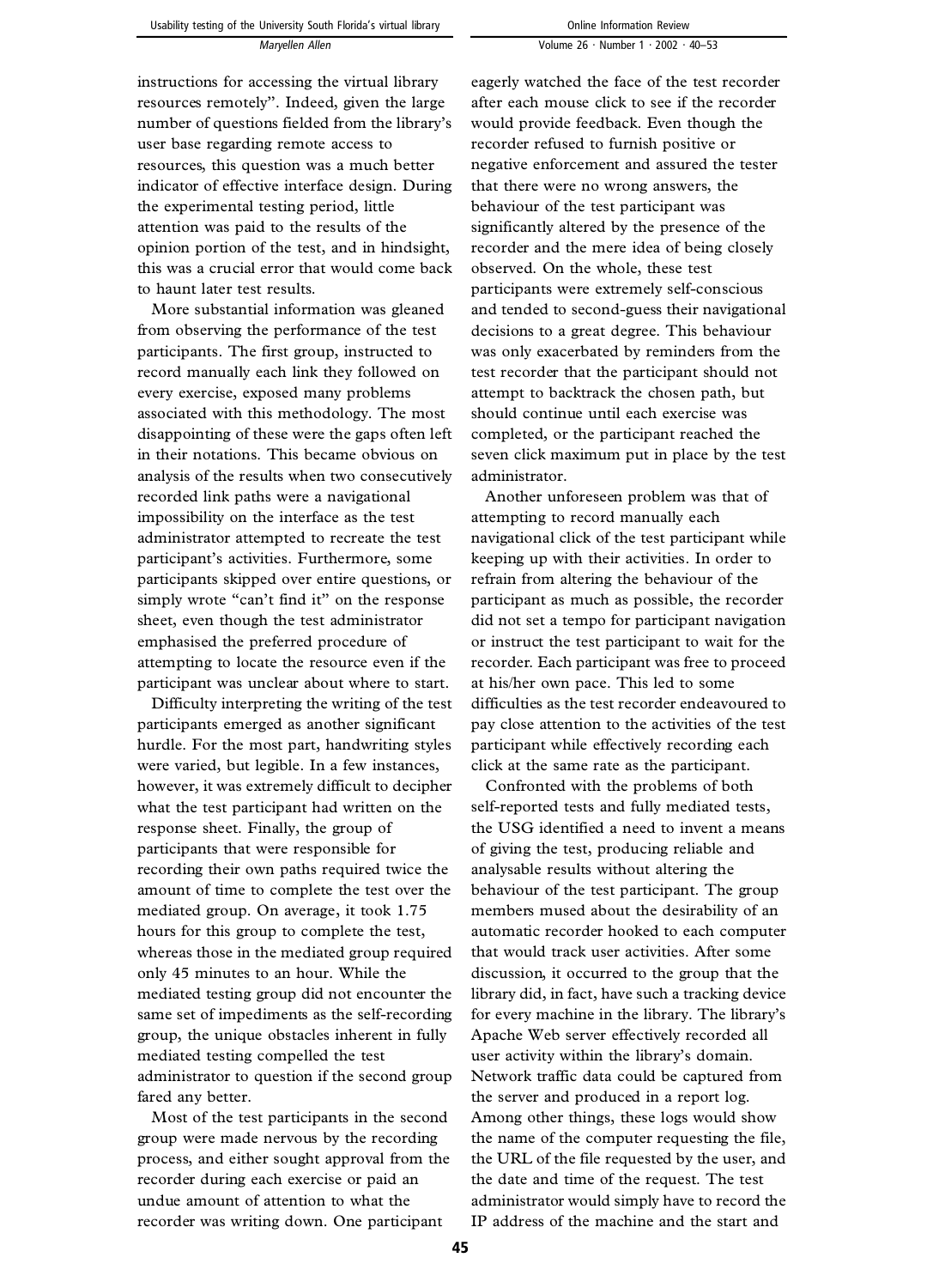stop time of the testing interval. The drawback of the methodology was that all data from network traffic outside of the library's domain would be lost. Therefore, the testing instrument had to be altered somewhat to include navigational exercises that remained within the domain of the virtual library's pages. This was not difficult, as many of the exercises already were set up this way. A few of the exercises involving more than two navigational clicks that ultimately led to a third-party resource were left alone as the preceding path would be enough to extrapolate the success or failure of the final lost click.

#### **The automated testing model**

The real testing instrument resembled the experimental one in many ways (see Figure 5). Like the experimental instrument, it consisted of two portions; the first a series of 15 navigational exercises and the second a questionnaire with six questions employing a Likert scale to determine user satisfaction with the visual aspect of the interface design. The differences lay both in the instructional information and the test administration. In order to conduct a successful automated mediated test, the instructions for the first portion of the test had to be clear and concise. Well before testing began, the test administrators ran through the exercises and captured the data to get an idea how long the test would take, as well as how the log report appeared. This preliminary activity also

provided a kind of benchmark by which to judge the navigation behaviours of the test participants. The log reports generated from the experimental run-through had a few serious problems. First, all the network traffic data were reproduced on the log report. This included each GET call for each graphical image on the screen as well as each URL. This made the log report quite confusing and almost useless for analysis. Second, there was no way to differentiate one exercise from another: They ran together on the report. It was only possible for the test administrators to differentiate between each URL and each exercise question on the benchmark report because of the intimate knowledge the administrators possessed regarding the test design. Inexperienced users at whom the test was aimed would likely navigate to unknown locations, perhaps using obscure paths, effectively eliminating this advantage.

The USG therefore decided that the graphics must somehow be eliminated from the final log report and, further, that some kind of indicator was required to alert the test analyser at what point each exercise began. The library's technology department, which formulated a script to eliminate all the graphical hits from the server logs, addressed the first issue rather effectively. The other problem was addressed by the test designers' decision to instruct the test participant to return back to the homepage on the completion of each exercise, but not to return to the homepage until each exercise was

#### Figure 5 Testing instrument

| USABILITY TEST- NEW VL INTERFACE<br><b>Test Questions</b>                                                                                                                                                                                                                                |                                                                                                                                                                                                        |                                                             |                                                                   |                  |   |   |                                                                                                                  |
|------------------------------------------------------------------------------------------------------------------------------------------------------------------------------------------------------------------------------------------------------------------------------------------|--------------------------------------------------------------------------------------------------------------------------------------------------------------------------------------------------------|-------------------------------------------------------------|-------------------------------------------------------------------|------------------|---|---|------------------------------------------------------------------------------------------------------------------|
| Part I- User Friendliness/Navigability                                                                                                                                                                                                                                                   | <b>Part II- General Impressions</b>                                                                                                                                                                    |                                                             |                                                                   |                  |   |   |                                                                                                                  |
| Instructions: For each exercise, identify the path required to access the requested resource.<br>Navigate by clicking the mouse on the appropriate link(s).                                                                                                                              | Instructions: Please circle the number which best reflects your response to the statement, with 1<br>being "I strongly agree with the statement" and 7 being "I strongly disagree with the statement". |                                                             |                                                                   |                  |   |   |                                                                                                                  |
| *Return to the Virtual Library homepage after completing each exercise.                                                                                                                                                                                                                  |                                                                                                                                                                                                        |                                                             | 1. I find the new USF Virtual Library homepage visually pleasing. |                  |   |   |                                                                                                                  |
| "Do not return to the homepage in the middle of an exercise, even if your path selection does<br>not take you to the intended location. If you are unable to locate the resource, that is still<br>acceptable. Simply return to the homepage after you have navigated as far as you can. | 1                                                                                                                                                                                                      | $\overline{2}$                                              | a.                                                                |                  | 5 | 6 | 7                                                                                                                |
|                                                                                                                                                                                                                                                                                          | Strongly Agree                                                                                                                                                                                         |                                                             |                                                                   |                  |   |   | Strongly Disagree                                                                                                |
|                                                                                                                                                                                                                                                                                          |                                                                                                                                                                                                        | 2. I find the new USF Virtual Library homepage easy to read |                                                                   |                  |   |   |                                                                                                                  |
| 1. Locate the correct link(s) for opening the USF Libraries online catalog                                                                                                                                                                                                               | 1                                                                                                                                                                                                      | 2                                                           | 3                                                                 | $\boldsymbol{A}$ | 5 | 6 | 7                                                                                                                |
| 2. Locate the link(s) you would click on to research journal or magazine articles                                                                                                                                                                                                        | Strongly Agree                                                                                                                                                                                         |                                                             |                                                                   |                  |   |   | Strongly Disagree                                                                                                |
| 3. Locate the correct link(s) for finding information on how long a book can be checked out.                                                                                                                                                                                             | 3. I find the category headings easy to understand                                                                                                                                                     |                                                             |                                                                   |                  |   |   |                                                                                                                  |
| 4. Locate the link(s) that will allow you to search other universities' fibrary catalogs in the State<br>University System.                                                                                                                                                              | $\mathbf{1}$                                                                                                                                                                                           | $\mathbf{2}$                                                | 3.                                                                | $\boldsymbol{d}$ | 5 | 6 | 7                                                                                                                |
| 5. Locate the link(s) that will take you to an online dictionary of the English language.                                                                                                                                                                                                | Strongly Agree<br><b>Strongly Disagree</b><br>4. I find the links under each category heading easy to understand and navigate                                                                          |                                                             |                                                                   |                  |   |   |                                                                                                                  |
| 6. Locate an online help sheet that will tell you how to find an article.                                                                                                                                                                                                                |                                                                                                                                                                                                        |                                                             |                                                                   |                  |   |   |                                                                                                                  |
| 7. Find the link(s) that will take you to the USF St. Petersburg Library's homepage.                                                                                                                                                                                                     | 1<br>Strongly Agree                                                                                                                                                                                    | $\overline{2}$                                              | s                                                                 | $\boldsymbol{A}$ | 5 |   | 7<br>Strongly Disagree                                                                                           |
| 8. Find the link(s) that will take you to the main USF homepage.                                                                                                                                                                                                                         | 5. Comments/suggestions for general appearance                                                                                                                                                         |                                                             |                                                                   |                  |   |   |                                                                                                                  |
| 9. Locate the proper link(s) for launching a search of the USF Virtual Library's Web site to locate a<br>resource.                                                                                                                                                                       |                                                                                                                                                                                                        |                                                             |                                                                   |                  |   |   |                                                                                                                  |
| 10. Locate the proper link(s) to request a book or article from another library.                                                                                                                                                                                                         |                                                                                                                                                                                                        |                                                             |                                                                   |                  |   |   |                                                                                                                  |
| 11. Locate the link(s) that will take you to a place where you can search the World W                                                                                                                                                                                                    |                                                                                                                                                                                                        |                                                             |                                                                   |                  |   |   |                                                                                                                  |
| 12. Locate the proper link(s) for renewing library materials online.                                                                                                                                                                                                                     |                                                                                                                                                                                                        |                                                             | 6. Other comments/suggestions for the Virtual Library homepage    |                  |   |   |                                                                                                                  |
| 13. Locate the link(s) that will take you to information regarding the USF Library orien<br>classes.                                                                                                                                                                                     |                                                                                                                                                                                                        |                                                             |                                                                   |                  |   |   |                                                                                                                  |
| 14. Locate the proper link(s) to browse Virtual Library resources by subject.                                                                                                                                                                                                            |                                                                                                                                                                                                        |                                                             |                                                                   |                  |   |   |                                                                                                                  |
| 15. Locate the link(s) that will provide online instructions for accessing the Virtual Libr<br>ramotolu                                                                                                                                                                                  | University community,                                                                                                                                                                                  |                                                             |                                                                   |                  |   |   | Thank you for your assistance! Your input will help us in our efforts to continually improve our services to the |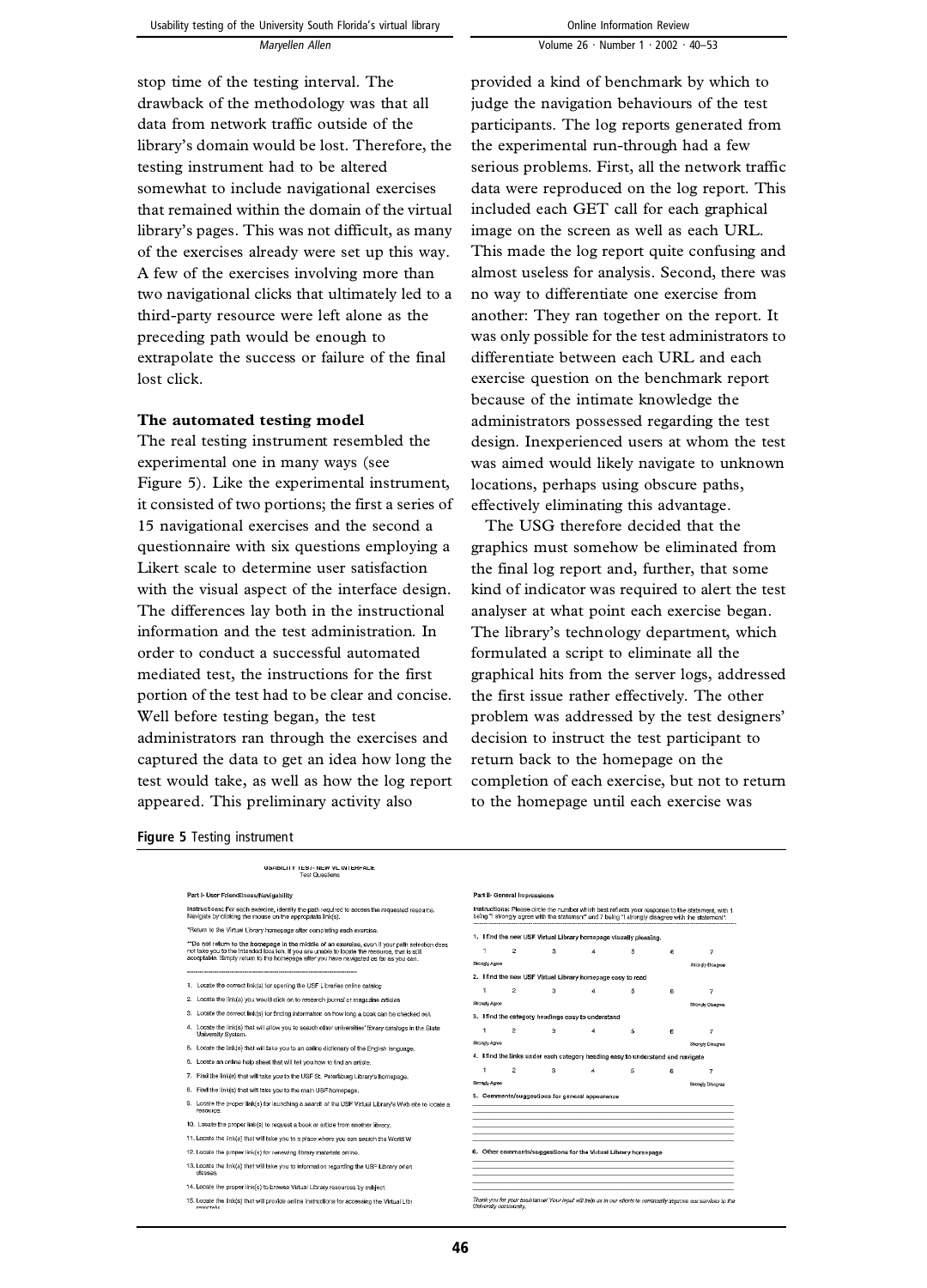complete. This would show up on the report log and signal the ending of an exercise and the beginning of the next. The concept was tested and found to work adequately. This required an alteration in the instructions for the test to prompt the test participant to navigate back to the homepage after completing each exercise. Once the USG felt that the instrument was ready for testing, it was then time to recruit participants for the first formal test.

## **Recruitment of test participants**

After reading and consulting other papers and case studies on usability testing, a general consensus of recruitment methods began to appear. In most cases, it was stressed that a fairly limited number of participants (usually eight to ten) would serve as a sufficient sample population for testing (Chisman *et al*., 1999). However, because of the largely unmediated methodology chosen for the USF usability test, it was decided to recruit two groups of 16 participants (32 in all) for participation in the study. The USG recognised early on in the process that unmediated testing methodologies result in a fair amount of unusable data in the form of improperly followed instructions or incomplete tests. The group hoped that the large number of participants would perhaps yield at least ten viable tests out of each group.

Volunteers for participation were recruited from undergraduate classes in the College of Arts and Sciences. In most cases, instructors were contacted and asked to present the idea to their classes and instruct any interested students to contact one of the test administrators. This method was extremely successful and yielded enough participants to complete two rounds of testing. Recruitment fliers were also created and posted, but yielded no volunteers. Many of the participants were new freshman students who had very little, if any, experience using the virtual library. Other participants were upperclassmen who had moderate to extensive experience using the virtual library. Volunteers were released from one hour of class time, but were otherwise uncompensated for participation. It was stressed that their involvement was important to the development of library services and they were thanked for their participation and input.

#### **Testing environment and test administration**

The first formal usability test was administered in one of the library's computer laboratories. The laboratory contains 16 individual computers, complete with Internet access. The test participant population consisted of 32 volunteers, divided into two groups of 16 participants. One group participated in the first round of testing during the morning; the other group during the second round in the afternoon. In each case, a test facilitator was present to welcome the participants and provide preliminary instructions for the testing procedure. The facilitator was also present during the testing to answer any questions that arose, or to troubleshoot any problems that might arise with the computer equipment. The facilitator did not directly observe the testers' actions, nor did the facilitator sit close enough to the test participants to give the impression that they were being watched. At the end of the test, the facilitator thanked the test participants and collected their test sheets.

Prior to the arrival of the test participants, an exercise sheet and opinion survey were placed at each workstation. The IP number of the workstation was recorded on each test sheet. When the test participants arrived, they were instructed to select a seat and to wait for further instructions. The computers in the labs come with a ''black box'' module that allows the facilitator to lock each workstation. This was done to keep the participants from interacting with the interface prior to the start of the test. After all of the volunteers had arrived, the facilitator read through the instructions carefully. The participants were asked if the instructions were clear and if they had any questions. After any questions were answered, the workstations were released and the testing began. Each test participant was asked to copy the time from the lower right-hand corner of the monitor on his/her test sheet before beginning the first exercise. Additionally, each participant was also instructed to record the completion time on the lower part of the test sheet after they had completed the last exercise and before moving on to the opinion portion of the test.

On average, each test participant took approximately 45 minutes to complete both portions of the test. Each participant was excused after completing and handing the test to the test facilitator.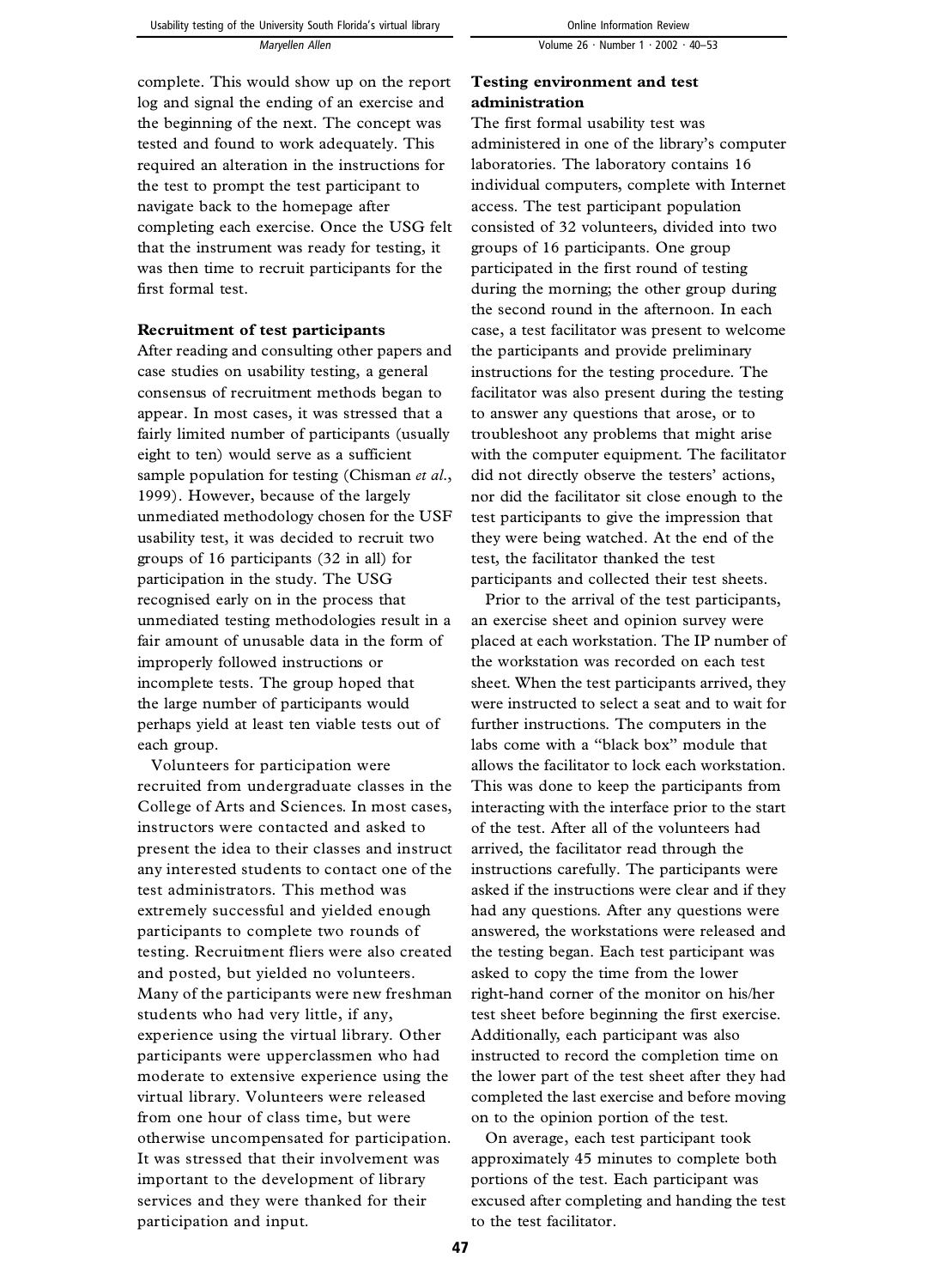#### **Results**

#### **Part I**

In the first round of testing, only three tests had to be discarded. One of the participants first clicked on the link for the St. Petersburg regional campus library page and continued to use that page as the homepage for the duration of the test. The reasons for this are still unknown and there is even more confusion as to why the individual continued to return to that page and use it for each exercise. The computer used for that particular test was examined to reaffirm the homepage designation for the browser and investigate any possible tampering with the settings. These all checked out. When the group used the log generated from the participant's test to recreate the tester's actions, it became apparent that the individual used the St. Petersburg regional campus library's homepage to get to the USF virtual library page. The problem was that the virtual library homepage in use at that time was significantly different than the test page being used by the USG. Therefore, this participant's actions did not accurately reflect interaction with the test page and had to be discarded. The other two problem tests involved participants who failed to navigate back to the homepage after each exercise. The exercises on their logs were impossible to differentiate from each other.

In the second group, only one test had to be discarded. The error on this test was quite telling and prompted the USG to think a bit harder before engaging in the next round of testing. In this instance, the test participant did indeed click on ''home'' after completing each exercise. The problem was that the individual used the ''home'' link on the virtual library's navigational toolbar rather than the Web browser's "home" link as instructed. The action brought the participant to the virtual library homepage that was currently in use rather than the test homepage. The fault lies not in the participant's actions, but rather the test designer's failure to foresee this possibility.

After the first round of testing was complete, the usage logs were generated and printed out for analysis (see Figure 6) The results were at once revealing and frustrating. It became immediately obvious that the interface was not intuitive, and perhaps even misleading. Indeed, 100 percent of test participants (not counting

discarded results) failed to navigate successfully to the proper location in response to the request to ''Locate the link(s) you would click on to research journal or magazine articles''. In the first group of participants, 12 out of 12 chose the link labelled ''E-journals'' rather than the proper "Databases" (see Figure 7). On reflection, however, the participants' actions were the most logical in response to the question. The term "databases" means little to someone unfamiliar with library jargon. E-journals, however, seems quite clear, even though it was not the correct answer. In other cases, the results showed failures in the interface design that appeared to the usability group to be quite obvious. For example, almost every participant missed the correct link to navigate to the main university homepage, even though the university mandates that the university logo and link be placed in the upper left portion of every main page.

Most of the exercises required only one click to complete. However, those that required two or more navigational clicks were revealing in that the participants uniformly navigated to the first location, but failed to go any further to complete the exercise on those that required two or three clicks (see Figure 8).

Other questions showed a high rate of success. Of the participants 92.3 percent correctly located the proper link for renewing library materials online (see Figure 9). Likewise, 76.9 percent successfully located the online help sheet for finding articles (see Figure 10). Overall, out of 15 exercises, the majority of test participants failed to navigate successfully to the requested resource in nine out of 15 exercises, or 60 percent of the time (see Figure 11). Taking the total number of incorrect responses out of the total number of possible correct responses for each test participant, there were 119 incorrect responses and 76 correct responses out of a possible 195 correct responses, showing 1.6 incorrect answers for each correct response.

#### **Part II**

For the second portion of the test designed to elicit general impressions of the interface design, more than half of the participants (53 percent) either strongly agreed or agreed that they found the design visually pleasing. Almost half of the participants (40 percent) reported that they found the category headings and links easy to understand and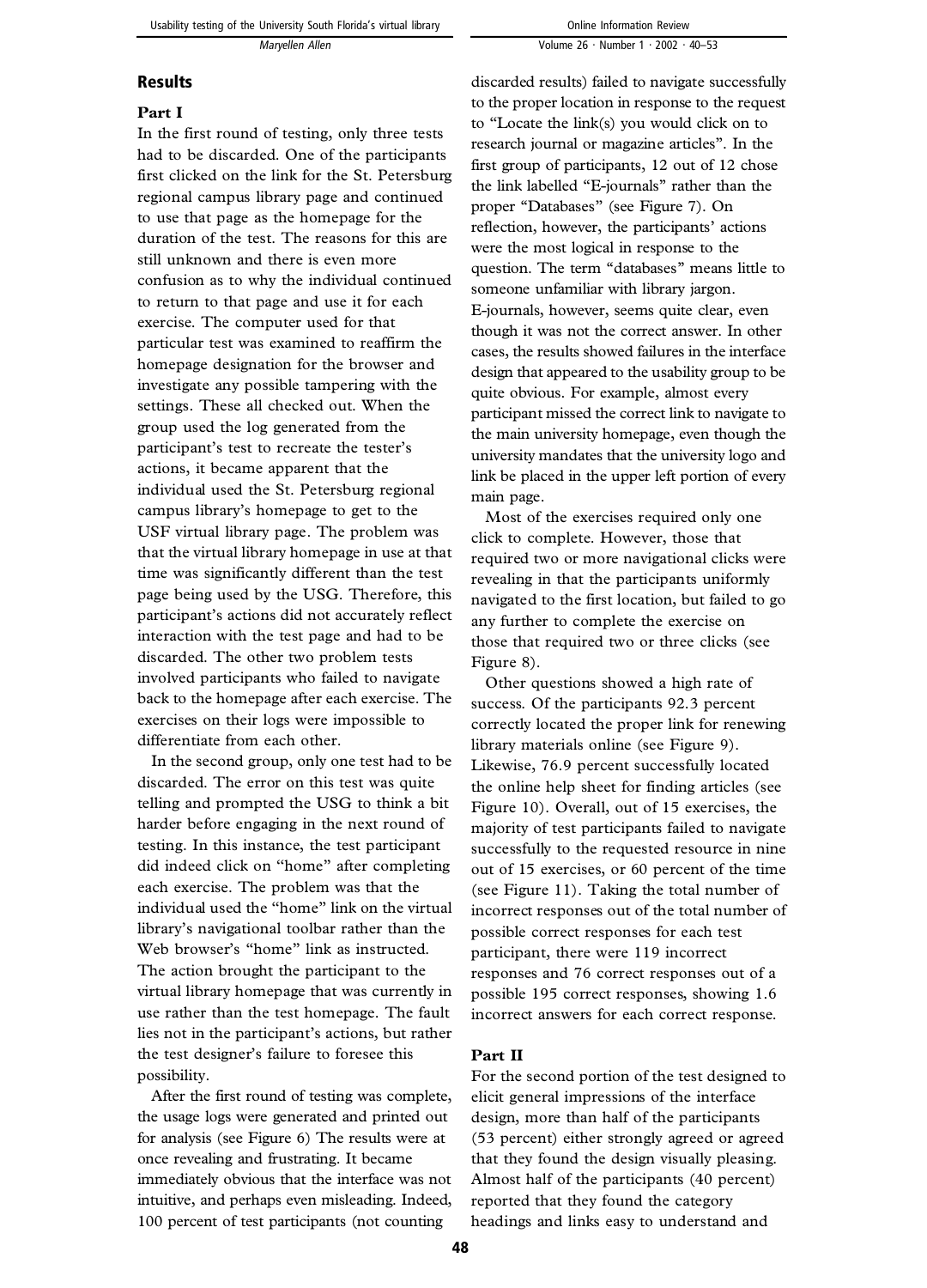Usability testing of the University South Florida's virtual library

*Maryellen Allen*

Volume 26 Number 1 2002 . 40-53

#### Figure 6 Sample log report

| lab44 - - [21/Mar/2001:09:42:30 -0500] "GET /virtual/newspapers/index.php?db=A HTTP/1.0" 200 19179                                                                                                                                                      |
|---------------------------------------------------------------------------------------------------------------------------------------------------------------------------------------------------------------------------------------------------------|
| "http://www.lib.usf.edu/virtual/indextest.html" "Nozilla/4.08 [en] (WinNT; U :Nav)"                                                                                                                                                                     |
| lab44 - - [21/Mar/2001:09:43:25 -0500] "GET /virtual/resources/morecats.html HTTP/1.0" 200 6703                                                                                                                                                         |
| "http://www.lib.usf.edu/virtual/indextest.html" "Mozilla/4.08 [en] (WinNT; U ;Nav)"                                                                                                                                                                     |
|                                                                                                                                                                                                                                                         |
| ab44 - - [21/Mar/2001:09:43:59 -0500] "GET /proto/samples/articles db ej.html HTTP/1.0" 200 3821                                                                                                                                                        |
| "http://www.lib.usf.edu/virtual/indextest.html" "Nozilla/4.08 [en] (WinNT; U ;Nav)"                                                                                                                                                                     |
| lab44 - - [21/Mar/2001:09:44:28 -0500] "GET /virtual/indextest.html HTTP/1.0" 200 8345 "- "Mozilla/4.08 [en] (WinNT; U ;Nav)"                                                                                                                           |
| lab44 - - [21/Mar/2001:09:44:53 -0500] "GBT /virtual/services/onlinerenewal.html ETTP/1.0" 200 7174                                                                                                                                                     |
| "http://www.lib.usf.edu/viztual/indextest.html" "Nozilla/4.08 [en] (WinNT: U :Nav)"                                                                                                                                                                     |
| lab44 - - [21/Mar/2001:09:46:15 -0500] "GET /virtual/indextest.html HTTP/1.0" 200 8345 "-" "Mozilla/4.08 [en] (WinNT; U ;Nav)"                                                                                                                          |
| lab44 - - [21/Mar/2001:09:46:40 -0500] "GET /virtual/help/book.html HTTP/1.0" 200 7662 "http://www.lib.usf.edu/virtual/indextest.html"                                                                                                                  |
| "Mozilla/4.08 [en] (WinNT: U :Nav)"                                                                                                                                                                                                                     |
| $-$ lab44 - - [21/Mar/2001:09:47:11 -0500]<br>"GET /virtual/reftools/ HTTP/1.0" 200 7575 "http://www.lib.usf.edu/virtual/indextest.html"                                                                                                                |
| "Mozilla/4.08 [en] (WinNT; U ;Nav)"                                                                                                                                                                                                                     |
| lab44 - - [21/Mar/2001:09:47:53 -0500] "GET /virtual/indextest.html HTTP/1.0" 200 8345 "-" "Mozilla/4.08 [en] (WinNT: U :Nav)"                                                                                                                          |
| (1) lab44 - - [21/Mar/2001:09:48:03 -0500] "GET /virtual/help/article.html HTTP/1.0" 200 6212                                                                                                                                                           |
| "http://www.lib.usf.edu/virtual/indextest.html" "Mozilla/4.08 (en) (WinNT: U :Nav)"                                                                                                                                                                     |
| lab44 - - [21/Mar/2001:09:48:41 -0500] "GET /virtual/indextest.html HTTP/1.0" 200 8345 "-" "Mozilla/4.08 [en] (WinNT: U /Nav)"                                                                                                                          |
| lab44 - - [21/Mar/2001:09:49:21 -0500] "GET-/virtual/services/ill.html HTTP/1.0" 200 5879                                                                                                                                                               |
| "http://www.lib.usf.edu/virtual/indextest.html" "Mozilla/4.08 [en] (WinNT; U ;Nav)"                                                                                                                                                                     |
| lab44 - - [21/Mar/2001:09:49:27 -0500] "GET /virtual/indextest.html HTTP/1.0" 200 8345 "-" "Mozilla/4.08 [en] (WinNT; U ;Nav)"                                                                                                                          |
| lab44 - [21/Mar/2001:09:49:55 -0500] "GET /virtual/resources/usflinks.html HTTP/1.0" 200 6250                                                                                                                                                           |
| "http://www.lib.usf.edu/virtual/indextest.html" "Mozilla/4.08 [en] (WinNT: U :Nav)"                                                                                                                                                                     |
| lab44 - - [21/Mar/2001:09:50:24 -0500] "GET /virtual/indextest.html HTTP/1.0" 200 8945 "-" "Mozilla/4.08 [em] (WinNT; U ;Nav)"                                                                                                                          |
| D)lab44 - - [21/Mar/2001:09:50:28 -0500] "GET /virtual/help/gettingstarted.html HTTP/1.0" 200 11167                                                                                                                                                     |
| "https://www.lib.usf.edu/virtual/indextest.html" "Mozilla/4.08 [en] (WinNT; U :Nav)                                                                                                                                                                     |
| lab44 - - [21/Mar/2001:09:50:36 -0500] "GET /virtual/personalize/ HTTP/1.0" 200 5320 "http://www.lib.usf.edu/virtual/indextest.html"                                                                                                                    |
| "Mozilla/4.08 [en] (WinNT; U ;Nav)"                                                                                                                                                                                                                     |
| lab44 - - [21/Mar/2001:09:50:54 -0500] "GET /virtual/help/gettingstarted.html HTTP/1.0" 200 11167                                                                                                                                                       |
| "http://www.lib.usf.edu/wirtual/indextest.htmlf. "Mozilla/4.08 [en] (WinNT; U :Nav)"                                                                                                                                                                    |
| lab44 - - [21/Mar/2001:09:51:01 -0500] "GET /virtual/libraries/ HTTP/1.0" 200 6843 "http://www.lib.usf.edu/virtual/indextest.atml"                                                                                                                      |
| "Mozilla/4.08 (en) (WinNT: U /Nav)"                                                                                                                                                                                                                     |
| 44dal<br>$-$ - [21/Mar/2001:09:51:11 -0500] "GET /virtual/resources/usflinks.html HTTP/1.0" 200 6250                                                                                                                                                    |
| "http://www.lib.usf.edu/virtual/indextest.html" "Mozilla/4.08 [en] (WinNT; U ;Nav)"                                                                                                                                                                     |
| lab44 - - [21/Mar/2001:09:52:00 -0500] "GET /virtual/indextest.html HTTP/1.0" 200 8345 "-" "Mozilla/4.08 [en] (WinNT; U ;Nav;"                                                                                                                          |
| - - [21/Mar/2001:09:52:19 -0500] "GET /virtual/resources/usflinks.html HTTP/1.0" 200 6250<br><b>Label</b>                                                                                                                                               |
| "http://www.lib.usf.edu/virtual/indextest.html" "Mozilla/4.08 [en] (WinNT; U ;Nav)                                                                                                                                                                      |
| <lab44 "-"="" "get="" "mozilla="" (winnt;="" -="" -0500]="" 1.0"="" 200="" 2001:09:55:57="" 4.08="" 8345="" ;nav)"<="" [21="" [en]="" http="" indextest.html="" mar="" td="" u="" virtual=""></lab44>                                                   |
| Mab44<br>- [21/Mar/2001:09:56:13 -0500] "GET /virtual/browse/ HTTP/1.0" 200 11266 "http://www.lib.usf.edu/virtual/indextest.html"                                                                                                                       |
| "Nozilla/4.08 [en] (WinNT: U :Nav)"                                                                                                                                                                                                                     |
|                                                                                                                                                                                                                                                         |
| lab44 - - [21/Mar/2001:09:56:40 -0500] "GET /virtual/indextest.html HTTP/1.0" 200 8345 "-" "Mozilla/4.08 [en] (WinNT: U :Nav)"                                                                                                                          |
| - [21/Max/2001:09:57:01 -0500] "GET /virtual/help/proxy.html HTTP/1.0" 200 7741 "http://www.iib.usf.edu/virtual/indextest.html<br>1ab44                                                                                                                 |
| "Nozilla/4.08 [en] (WinNT; U ;Nav)"                                                                                                                                                                                                                     |
| lab44 - [21/Mar/2001:09:57:37 -0500]<br>"GET /vixtual/indextest.html HTTP/1.0" 200 8345 "-" "Mozilla/4.08 [en] (WinNT: U :Nav!"                                                                                                                         |
| lab44 - - [21/Mar/2001:10:05:47<br>$-0500$ ]<br>"GET /virtual/indextest.html HTTP/1.0" 200 8345 "-" "Mozilla/4.08 [en] (WinNT: U :Nav)"<br>lab44 - - 121/Mar/2001:10:05:48<br>"GET /virtual/ HTTP/1.0" 200 8368 "-" "Mozilla/4.08 [em] (WinNT; U :Nav)" |
| $-05001$                                                                                                                                                                                                                                                |

Figure 7 User response to question 2: "Locate the link(s) you would click on to research journal or magazine titles"



navigate. The same percentage claimed that they found the homepage easy to read. Given the poor performance of the interface in the navigational portion of the test, these results were somewhat confusing.

#### **Making changes – testing again**

From the information gleaned from the first round of testing, the following changes were made in the interface to conform more to user behaviour: The two individual links for ''E-journals'' and ''Databases'' were combined into one link labelled ''find an article''. The new link referred the user to a new intermediate page where the option for

choosing direct subscriptions to e-journals and those articles found in databases were offered and explained. In light of the test participant behaviour in the previous round of testing, whereby the full path to a resource that required more than one navigational click went unrealised, the group understood that the collapse of two linked resources into one with an intervening page might result in an equally unsatisfying result. However, upon examination of the language used on the original test page, the simple, straightforward approach as seen in the ''how do I'' questions invariably produced more successful participant behaviours than those using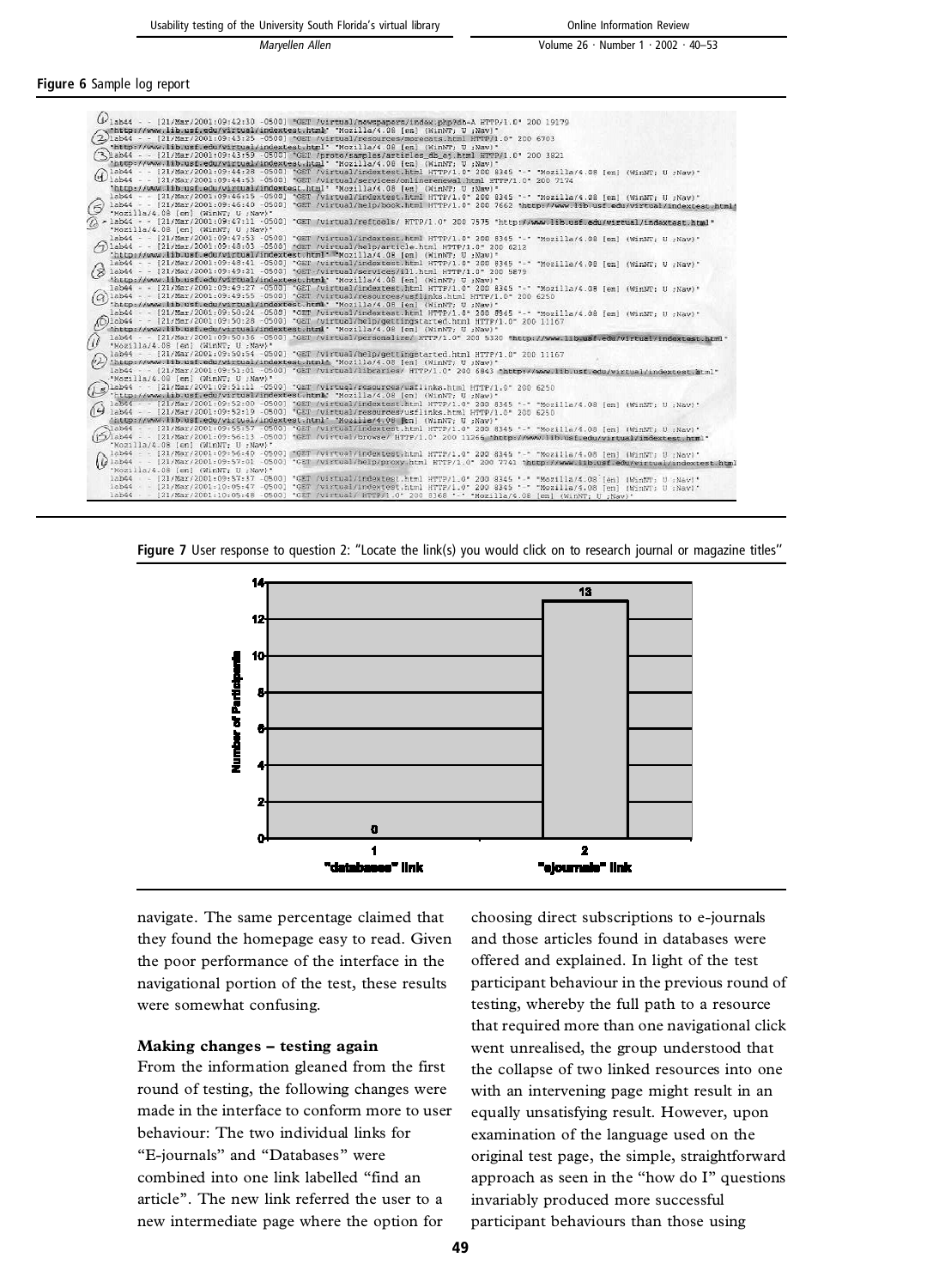Figure 8 Required number of clicks versus number of recorded clicks



Figure 9 User response to question 2: "Locate the proper link(s) for measuring library materials online''



Figure 10 Percentage response to question 6: "Locate an oinline help sheet that will tell you how to find an article''



jargon. The group gambled on the idea that the link labelled ''find an article'' would be more successful, even if the test participant were confronted with two additional choices Figure 11 Overall percentage of successful vs unsuccessful navigations in round 1



after selecting that link. In the same vein, the link for the online catalogue was changed from "WebLUIS" to "find a book". The explanatory text "Go to the USF Homepage" was added to the graphical USF logo/link in the upper left portion of the page and the font size of the links to the other library locations was made larger (see Figure 12).

In addition, some changes were made in the wording of the test instructions and questions to make them more explicit in the hope that fewer participants would skip questions, or complete exercises out of order.

Once these changes were completed, the second group of participants was recruited and the testing conducted again.

#### **Second round results**

Test participants in the second round of testing fared quite a bit better than the first group.

More than half of the participants failed to navigate to the correct locations only 43 percent of the time (see Figure 13). Out of a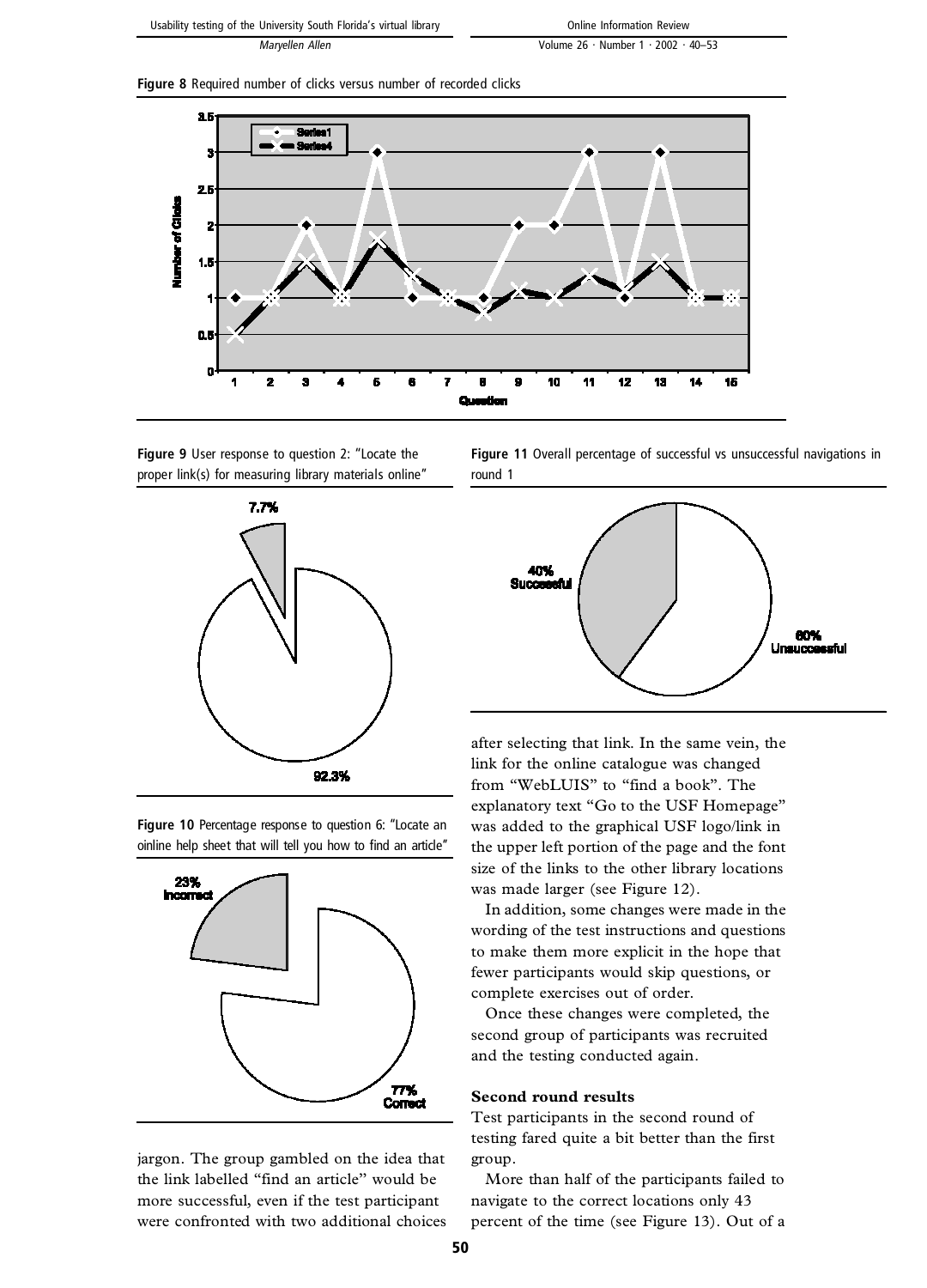Figure 12 Explanatory text and larger fonts



Figure 13 Overall correct vs incorrect responses on round 2 of testing



possible 225 correct answers, participants navigated correctly 128 times for an overall success ratio of 7.6 correct answers for every incorrect answer. This translates into 57 percent correct answers. This represents a marked improvement over the results of the first test. Interestingly, the errors made by the participants on the second test were quite different than those of the first. For instance, rather than having trouble locating the proper resources for finding journal articles or materials in the library, most participants demonstrated a significant amount of difficulty in locating the requested "search" feature to launch a search of the World Wide Web (see Figure 14). The majority of participants clicked on the link labelled ''how do I .. . use the virtual library'', most likely in an effort to locate further assistance. The actual ''search'' link, located on a narrow bar toward the bottom of the page, went largely unnoticed and unused by most of the participants in the second round of testing. Curiously, this was not such an issue with the first group, even though this link did not experience a change in location, colour, size or language.

For the second portion of the test, 65 percent strongly agreed or agreed that the interface was visually pleasing. A total of 42 percent reported that they found the categories and links easy to understand and navigate; 65 percent agreed that the category headings were easy to understand.

Most interesting was the apparent discrepancy in both testing sessions between test participants' actual performance and their perceived performance, reflected in the feedback on the second part of the test. Most participants rated the interface quite favourably for its navigability and visual aesthetics, yet the results show a large number of missed answers; needlessly long navigational paths, and fairly long intervals of time between mouse clicks, clearly indicating user difficulty. This would suggest that either the test participants are reluctant to give negative feedback, or they simply do not understand the virtual library concept well enough to know when they are experiencing difficulties. If it is the former, then test questions of this type must be considered relatively useless and should not be included in usability testing. If the latter is indeed the case, then more aggressive information literacy programmes are needed.

## Conclusions and observations

One strong indicator that more alterations and testing are needed lie in the number of navigational clicks to individual resources recorded for each user. In most cases, this number was consistently above the necessary number of clicks required to navigate successfully to each requested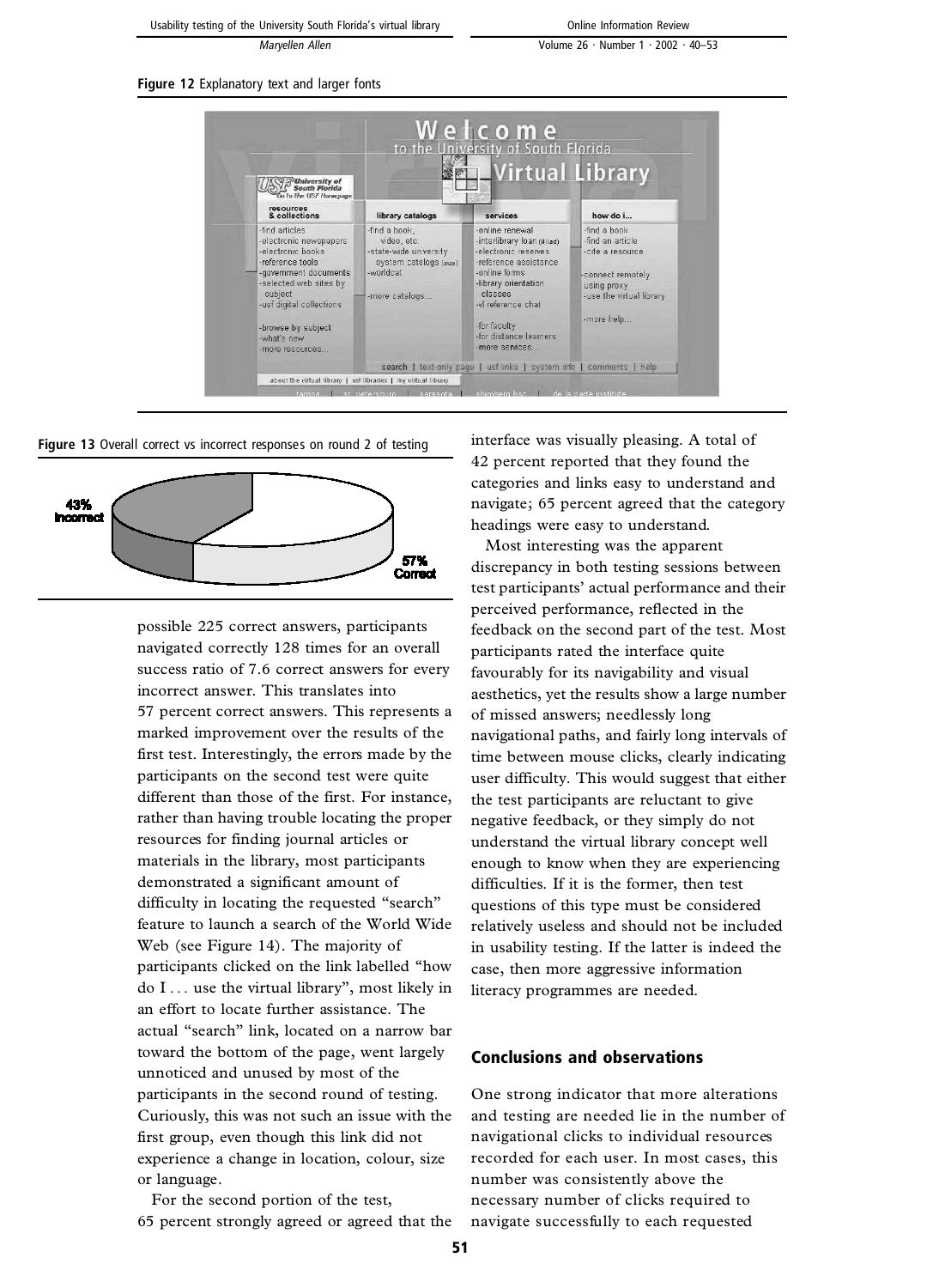Figure 14 Question 11: "Locate the link(s) that will take you to a place where you can search the World Wide Web"



resource. This remained consistent from the first round of testing to the second. Second, it became increasingly obvious that plain, straightforward language almost always produces better results than using jargon. Unfortunately, resistance among those responsible for changing this language has been higher than expected. Even though testing has clearly demonstrated problems, the response to correct the interface has been sluggish. Many of the recommended changes have gone unimplemented. The present interface that is currently being used reflects the new design and is easier to navigate than the older one, but still contains quite a few identified problem areas, the majority dealing with the language used for link labels.

Informal consultation with members of the library faculty has provided some insight as to why these changes have gone unrealised. Overwhelmingly, librarians cite an extreme reluctance to change an interface with which they have become familiar. Interestingly, many others even expressed surprise when informed that the usability testing exposed problems with the design; it simply had not occurred to them that users would not understand much of the terminology currently in use. One particularly singular comment argued that library jargon must not be eliminated from user interfaces, but that the library must make a more concerted effort to educate its user base regarding the meaning of these terms. In some ways, this educational approach that emphasises the introduction of the user to the lexicon of librarianship is admirable. But we must question the practicality and feasibility of this kind of mission.

In the world of academia, we are subject to an influx of new users each semester. Invariably, these new users arrive unprepared to delve into the world of scholarly online information retrieval. For the most part, these individuals are familiar with a small number of Web search engines and directories. They are not familiar with terms such as ''online catalogue", "databases", or "e-journals". Moreover, a substantial portion of student users rarely visit the library at all, preferring to access provided resources remotely. The library's education programme, while extremely active and growing, still fails to reach every patron. In tandem with these concerns are those that incorporate the community outside the university and the library's obligation to society as a publicly funded institution. Considering all the components that factor into the decision to either retain and educate, or eliminate jargon from an online user interface, it would appear that the former is a daunting mission that would meet with little success. One must also ask why it is so undesirable to make these concessions when they are in the best interests of usability.

## What is next

If any valuable lessons were gleaned from this initial testing effort, the most apparent was that usability testing should be conducted on a continuous basis. What's more, other methodologies overlooked by the group for this study would undoubtedly prove beneficial. The most glaring omission was that of card-sorting techniques. Testing for the new VL interface began with a pre-sorted